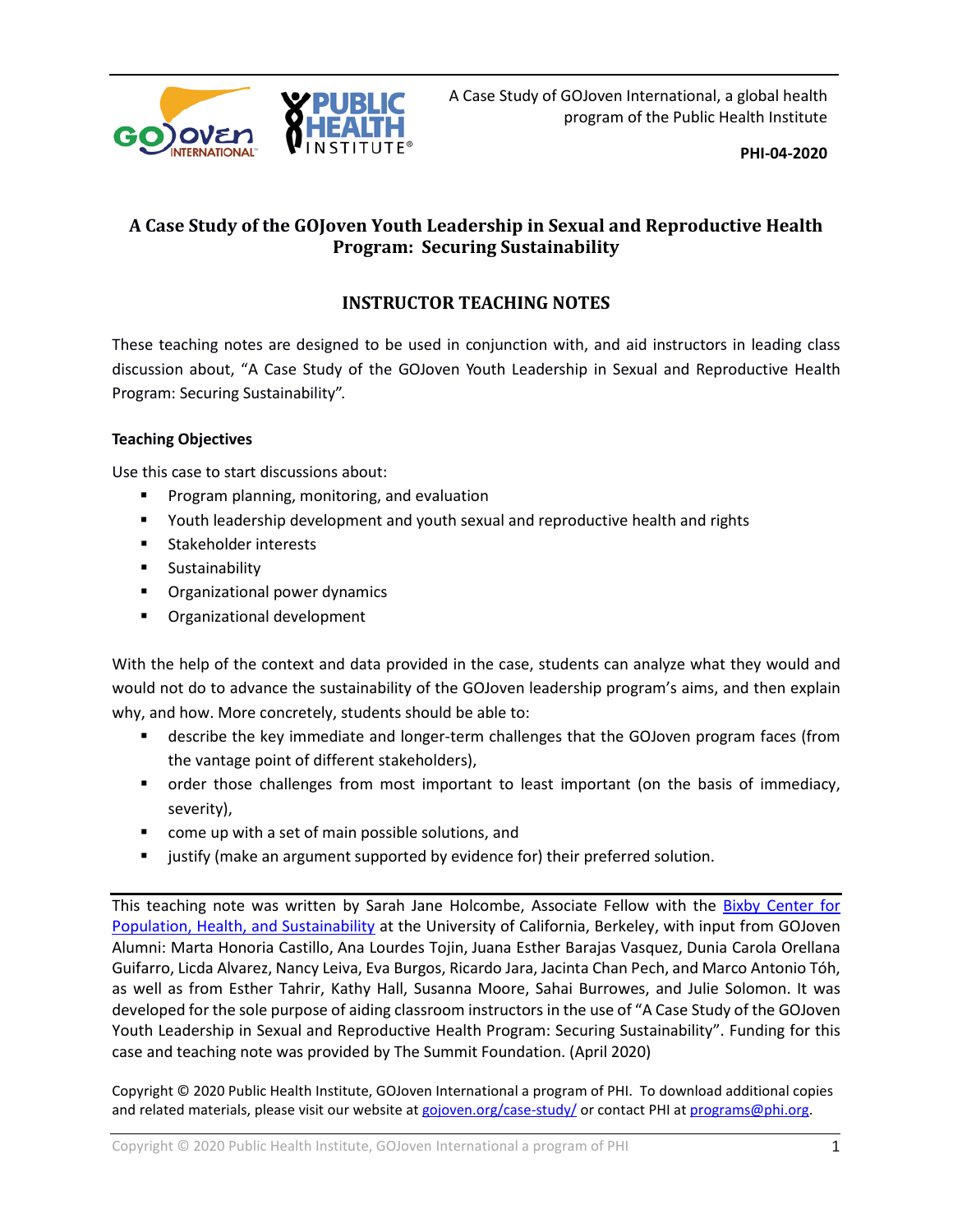#### **Class Plan**

Use this case in courses or classes on program design and strategy; monitoring, evaluation and learning; replication/scale-up and sustainability strategies; youth  $\rm leadership^1;$  $\rm leadership^1;$  $\rm leadership^1;$  and sexual and reproductive health. Students should consider the responsibilities and challenges of funders (Summit), technical assistance agencies (PHI), and recipients/implementing organizations (PHI/GOJoven), inherent in funding transitions and how they can best be handled.

One way to launch discussion is by having students describe the key actors and stakeholders, and the factors within GOJoven's external environment (e.g., the political landscape, local economy, grant-maker funding patterns, etc.) and its internal environment (i.e., organizational structure; staff, Fellow, and Alumni experience and capacity, etc.) that affect GOJoven's ability to achieve longer term sustainability.

#### *Before the class:*

Instructors can help students to clarify their thinking by assigning a short (online) writing exercise ahead of the class. Help students prepare for class by having them submit a brief (~250 word) online post in response to one or several of the questions listed at the end of the case study.

Results of the student assignment can help the instructor identify topics to emphasize as well as students to call on for discussion of particular topics.

#### *In-class questions:*

Structure class discussion drawing on the questions below.

#### **QUESTIONS**

 $\overline{a}$ 

*(These can be used for pre-class writing assignments or in-class discussion)*

#### **Background understanding**

- 1. Describe the GOJoven Model.
- 2. How would you define sustainability?
- 3. What were the roles of PHI and Summit in supporting GOJoven?
- 4. What challenges was the GOJoven model facing in 2011 when Kathy first talked?
- 5. GOJoven is a program within a larger sexual and reproductive health policy ecosystem. Briefly describe the significant actors and/or stakeholders within this ecosystem.
- 6. For each of three main stakeholder groups (Alumni and Fellows, PHI, and the Summit Board)
	- a. How would each describe the goals of the GOJoven leadership program?
	- b. How closely do their descriptions and prioritization of GOJoven objectives match up? (Are they each trying to sustain and/or scale up the same thing?)

<span id="page-1-0"></span><sup>&</sup>lt;sup>1</sup> If relevant to the class, there are multiple aspects of youth leadership that can be examined further (youth development, youth empowerment, the value of training and professional and leadership devlopment, youth as agents of change). Please see the list of additional resources on p. 19 of the GOJoven case study for further background.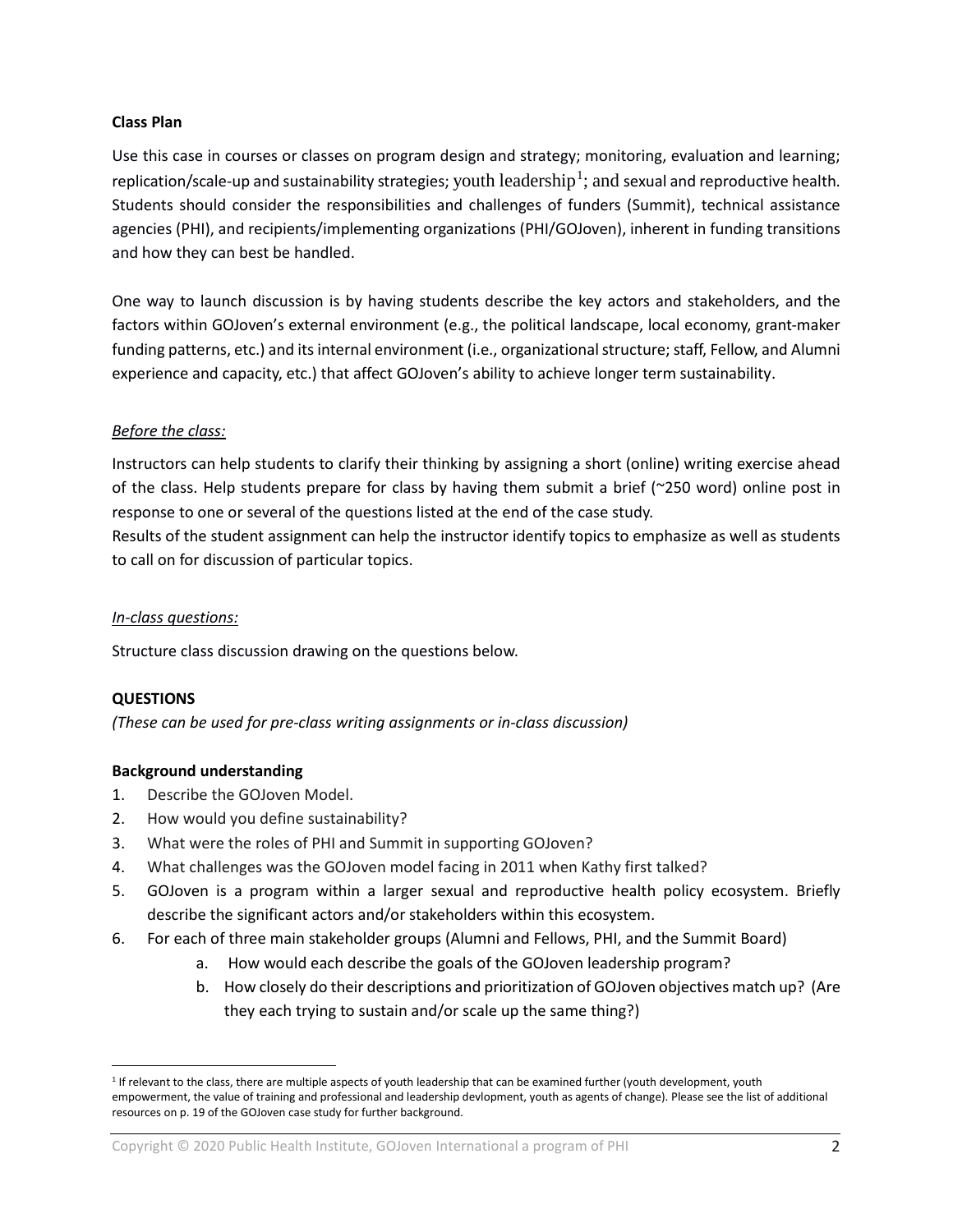## **GOJoven Objectives and Sustainability**

- 7. What are some of the factors within GOJoven's external environment and its internal environment that affect GOJoven's ability to achieve longer term sustainability?
- 8. Give examples of how youth programs face different and more sustainability challenges than programs involving older populations.
- 9. How might The Summit Foundation's decision-making differ if it were aiming at organizational sustainability versus sustainability of SRHR outcomes?
- 10. What approach would you use to best sustain and expand the impact of the GOJoven youth SRHR leadership program in the region? Why?
- 11. What were you doing between ages 18-29 and how ready would you have been to start up and run a new organization?

## **Evaluation**

- 12. What are some of the (many) challenges in trying to assess the long-term, population-level impacts of individual global health projects?
- 13. How would you go about beginning to assess whether the GOJoven Youth Leadership Program was on the right track? Given limited resources for evaluation, what might PHI do?
- 14. What might be some of the types of signs or measures to use to see if the GOJoven program was having short- and longer-term impacts?

# *The following are possible points to raise during the class discussion of the case.*

# *(Organizational) Sustainability and its possible definitions*

Project sustainability and replication (scaling up) are common goals for donors and implementers. However, there are multiple possible definitions of sustainability and of replication for a given objective, project, and/or organization. It is important to be clear about what specifically you want to sustain and scale. Many definitions of organizational sustainability emphasize the financial aspects:

- becoming self-sufficient through earned income sources (the sale of goods or services), rather than sole reliance on foundation grants.
- **•** ability to attract multi-year, unrestricted funding.
- **•** having a diversified revenue stream
- understanding and funding a nonprofit's full [costs,](http://fullcostproject.org/) including direct and indirect costs.

See Table 9 in the GOJoven case study appendix for more information.

Other definitions of organizational sustainability are more holistic and go beyond financial survival. To be sustainable, organizations have to produce outcomes that are documented (often quantified), and worth continuing (from perspectives of key stakeholders, including those with funding), as well as to have the allied financing. A sustainable organization: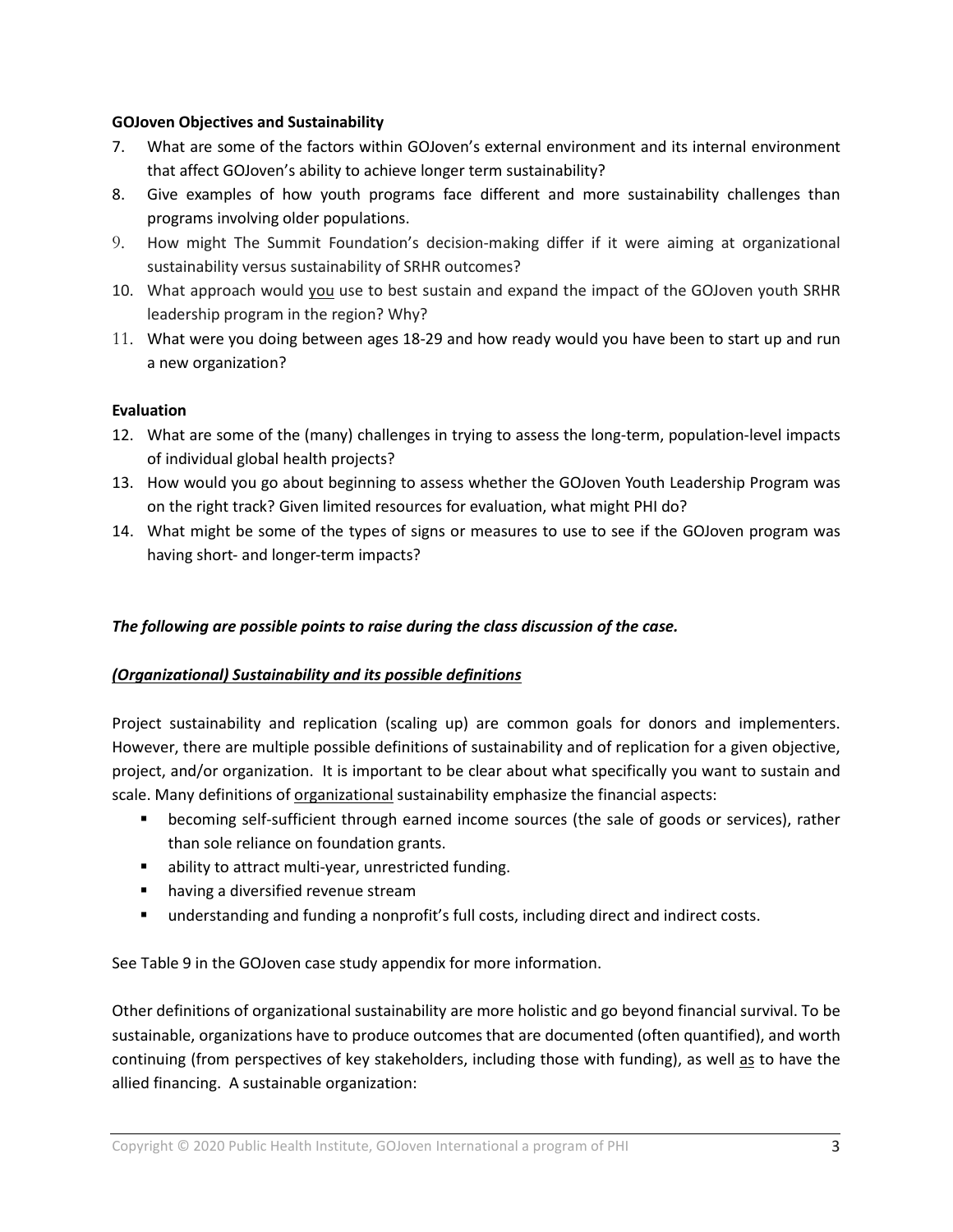- has the ability to fulfill the organizational mission over the longer term (leadership, organizational strength, clarity of mission)
- **EXED** knows its long-term goals; has a strategy to meet those goals; effectively uses the financing it has to achieve its goals; and attracts the type of financing that enables it to achieve its long-term goals $2$
- 1. How do you assess the challenges for sustainability of the six scenarios reviewed by the GOJoven Alumni in 2011 (Table 8 in the GOJoven case study appendix)?
- 2. Are there other possible scenarios for a sustainable GOJoven program that you could suggest?

# *Possible instructor comments:*

Throughout, The Summit Foundation has had goals for the GOJoven Youth Leadership Development program that were in tension with each other. This complicates internal discussions of sustainability.

- Some key Summit Board members' primary focus has been to achieve SRH population level outcomes ('moving the needle on teen pregnancy', STI reduction).
- Other board members' intentions were more to create a cadre/cohort of young leaders in the field of sexual and reproductive health who would be voices for policy reform and leaders of programs.
- The Foundation has not resolved its conflict between its aim to create a field of youth leaders in SRH in Central America and its desire to have population level SRH outcomes.
- Another Summit Foundation goal was to shift program ownership between developed and developing countries (the global north and global south). What might be the reasons to do this?

In addition to the scenarios discussed by Kathy and Esther in 2011 at the first GOJoven Sustainability Advisory Committee Meeting (Table 8), the following are a series of possible scenarios that incorporate some aspect of sustainability.

- a) Country-level presence of a cohort of GOJoven Fellows and Alumni, and their participation in and impact on advocacy (youth voice, leadership, engagement, etc.), service delivery, programmatic outcomes
- b) Ongoing training of youth leaders using a model with some degree of fidelity to the GOJoven leadership model - participatory youth SRHR leadership development, experiential learning (leadership action plans), connections to organizations and leaders in the SRHR field, etc.
- c) Existence of independent and active GOJoven Alumni organizations in each country
- d) Existence of active GOJoven Alumni associations plus ongoing provision of youth leadership training using an (adapted) GOJoven model
- e) A group of strong, well-qualified, and active Trainers of Trainers who are being called on to train and facilitate SRHR education and capacity building for other youth, adults, education and health service providers, policy makers.

<span id="page-3-0"></span> $\overline{a}$ <sup>2</sup> Edgington, N. (2017, March 9). What Is Nonprofit Sustainability? *Social Velocity*. Available at: <https://www.socialvelocity.net/2017/03/09/what-is-nonprofit-sustainability/>

Copyright © 2020 Public Health Institute, GOJoven International a program of PHI 4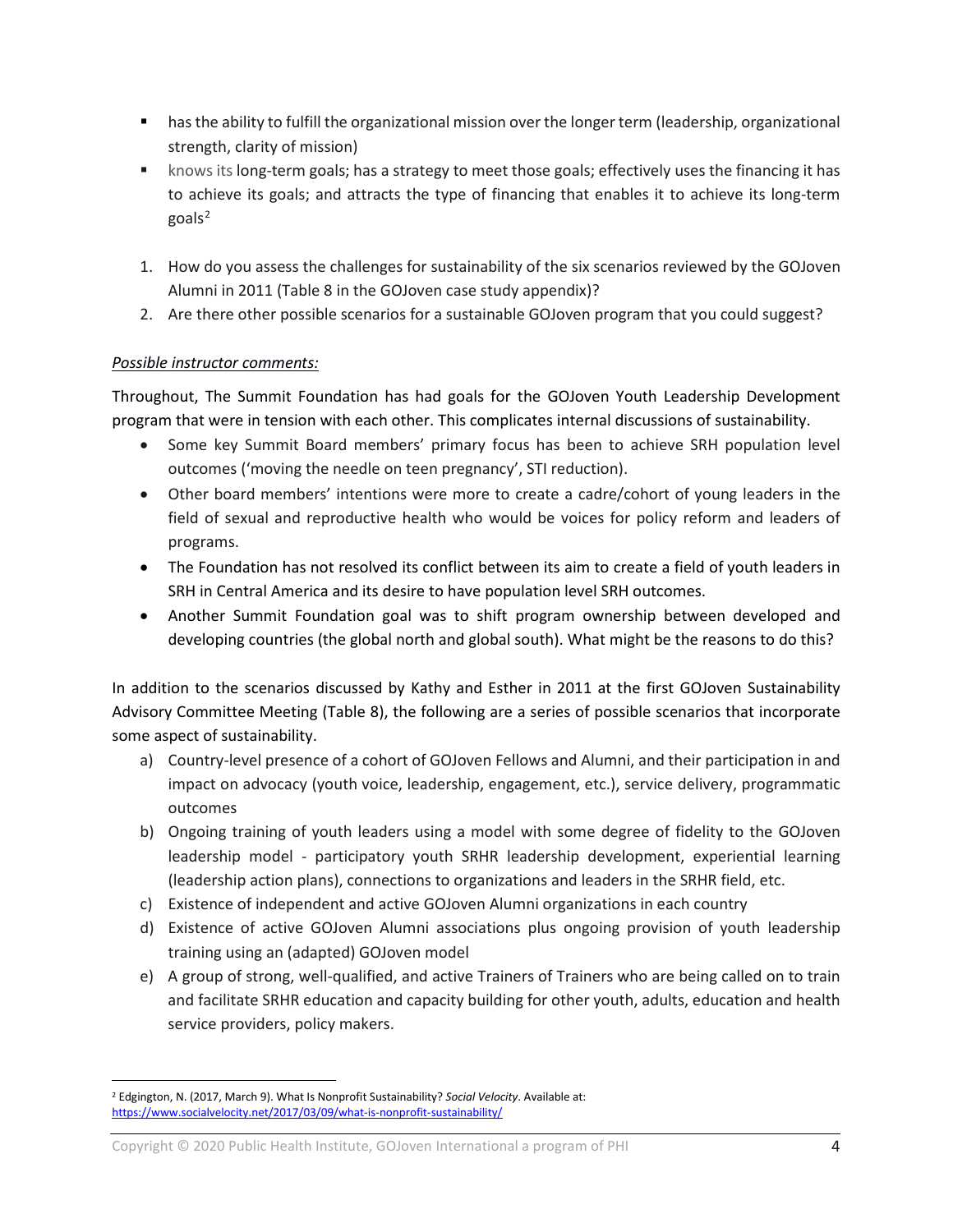### *Evaluations and their uses*

## *Possible instructor comments:*

Evaluation findings are useful to different actors for different purposes. Having clear and mutually agreed upon and understood program objectives is a key first step in designing a program and also for evaluating it. It is not unusual, however, for different stakeholders to have different understandings of objectives.

- 1. Can you describe some possible ways that different stakeholders here might use the results of an evaluation?
- 2. What evidence would be conclusive for whom? Why?
- 3. What might be some of the challenges in evaluating whether GOJoven was having an impact on policy and programs in the four geographic locations where it was based?

#### *Possible instructor comments:*

The aims of Summit and the Alumni differ somewhat. Foundations and other funders typically support youth interventions with sector-specific aims. However, the aims and interests of youth and young leaders themselves often spill over these sector boundaries, ranging beyond teen pregnancy prevention or environmental protection, and tackling other issues important in the young person's life at that point (such as employment, further career development, etc.).

Evaluations can be useful to funders for multiple purposes: to strengthen implementation of a project they've funded, to decide whether and in what form to continue funding for a project, to use results to market the project to gain support from other donors. One classic funder 'exit strategy' is to cap off funding for a project with an evaluation and then to call it a day.

# *Challenges to sustainability, particularly in youth programs*

# *Possible instructor comments:*

Very different types of life experience and capacity exist among the GOJoven Fellows and Alumni, and between Fellows and Alumni and PHI/Summit. Among Alumni, this diversity of experience and the low levels of formal education of some Alumni made the creation (and operation) of formal organizations a challenging process. Few GOJoven Alumni had experience with what NGO creation and legal registration entailed; many lacked familiarity with formal organizational management dynamics and processes; and some had never worked within an NGO. Further, creating effective youth-adult partnerships is difficult and requires advance planning (esp. given the additional foundation-grantee power dynamic). In particular, effective youth-adult partnerships, such as that between Summit, PHI, and Fellows must account for youth gaps in experience and knowledge. Simply treating youth like adults doesn't equate to respect or to an approach that will achieve program outcomes.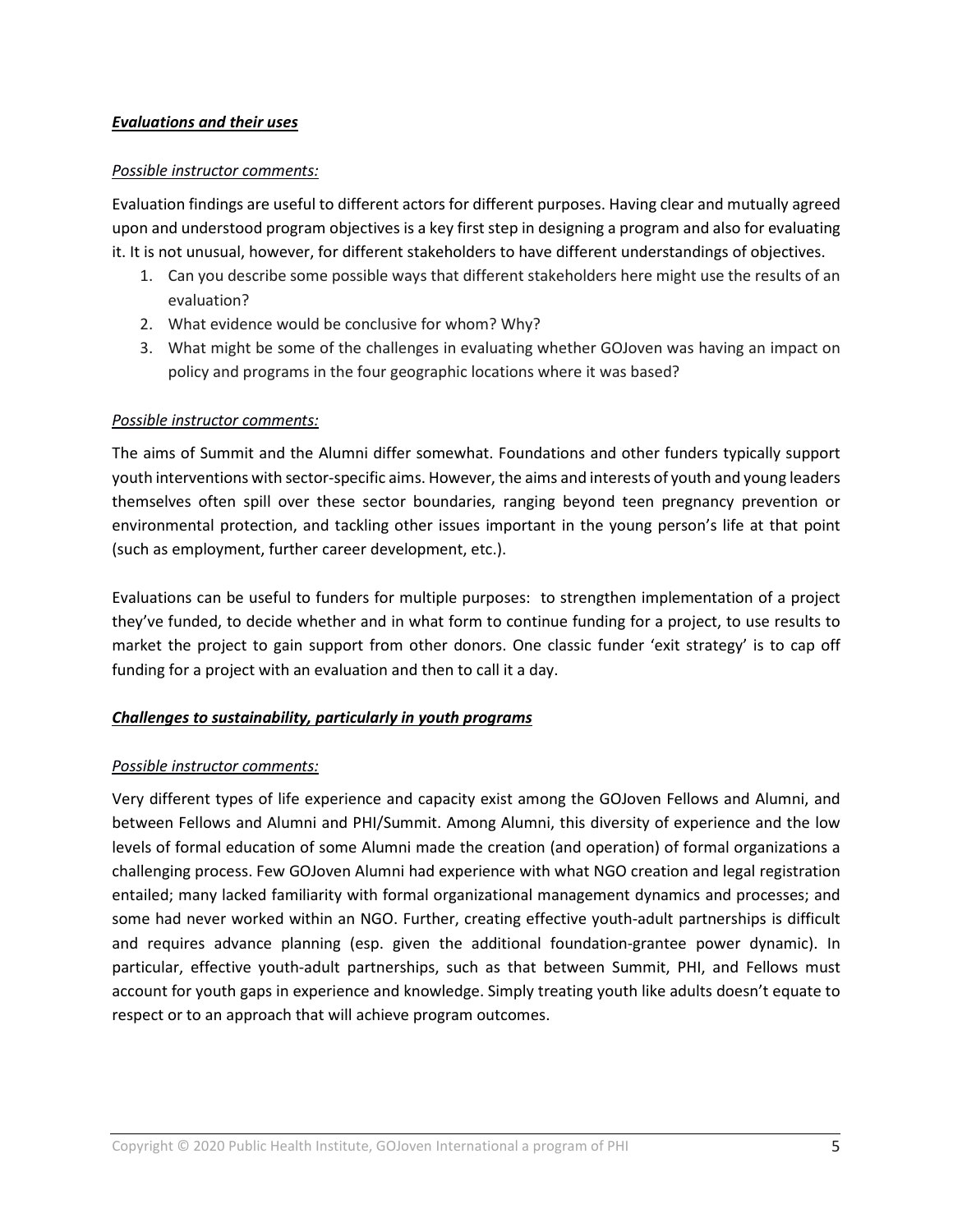Furthermore, power differentials and the associated dynamics can diminish communication and the development of solutions. A number of different types of power dynamics are present in this case scenario.

- 1. What are some of the chief power differentials that you see in the relationship between stakeholders? How might these power differentials affect the ability of all concerned to come up with sustainable approaches to local ownership and sustainability of programs?
	- (between people from high income and low-income countries; between donors and implementers/recipients; due to differences in educational levels, ethnicity, age, gender, etc.)
- 2. What features of the design of GOJoven work to mitigate power differentials?

# *Sustainability - financial*

- 1. In May of 2012, what steps might Summit or PHI take to facilitate a sustainability process?
- 2. What types of technical assistance might Alumni in each country benefit from?
- 3. With respect to resource mobilization, how might the organizational form GOJoven takes affect the ability to raise funds? What might be the relationship between GOJoven being branded as a free-standing program and the task of raising additional funding for the program moving forward (resource mobilization)?
- 4. Looking at the history of GOJoven, how might the timing of the involvement of other donors affected efforts to diversify funding and to reach longer term sustainability?

# *Possible instructor comments:*

Some donors, like Summit, prefer to fund organizations that are from the country in which they are based, rather than from external international organizations. This often stems from a commitment to building national capacity, autonomy and sustainability. Further, there are often differing cost and capacity considerations involved in funding a national group versus a US organization.

With hindsight, both Summit and PHI would have preferred to have had other funder participation at the start. The fact that Summit and PHI did not bring in other donors at the outset of the program – at the earliest design phase – turned out to be problematic.